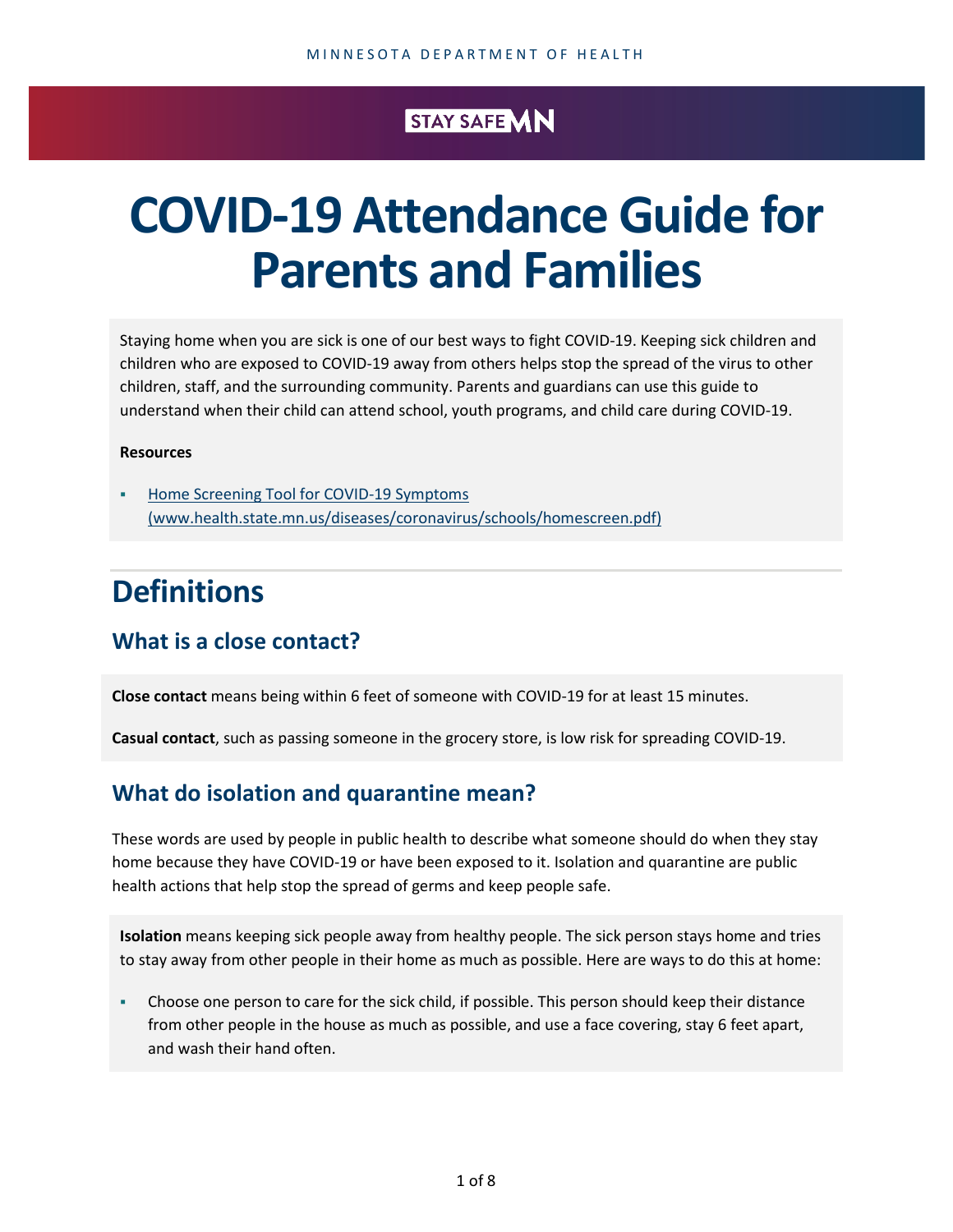The person who is sick stays at home and away from other people who live there, as much as possible. They can stay in their own bedroom or another part of the home and use their own bathroom, as much as they can. They should stay out of areas where others gather, such as the kitchen and living room.

**Quarantine** means keeping people who are not sick yet, but who were exposed to a sick person, away from others. Someone can spread COVID-19 before they have symptoms. Quarantine stops them from accidentally spreading the virus to other people.

- Choose one person to care for the person in quarantine, if possible. This person should keep their distance from other people in the house as much as possible, and use a face covering, stay 6 feet apart, and wash their hand often.
- The person who is in quarantine should stay away from others. This means not participating in activities outside the home.

# **About COVID-19**

## **What are the symptoms of COVID-19?**

Symptoms of COVID-19 can look like many other illnesses children get. The symptoms for children can look different than symptoms for adults. Many children have no symptoms at all.

If a child or student has any of these symptoms, it could be COVID-19:

- **More common symptoms:** fever of 100.4 degrees Fahrenheit or higher; a new cough, or a cough that gets worse; difficulty or trouble breathing; and new loss of taste or smell. These are the symptoms seen most often among children who test positive for COVID-19. They may be the only symptoms that develop.
- **Less common symptoms:** sore throat; nausea; vomiting; diarrhea; chills; muscle pain; excessive fatigue (being very tired); a new or severe headache; and new nasal congestion or a runny nose. Many other childhood illnesses have these same symptoms.

Some children with COVID-19 have no symptoms. However, they still can give COVID-19 to others, even if they do not have symptoms.

#### **How long does it take for symptoms to start?**

It can take two to 14 days for someone to show symptoms of COVID-19 after being exposed to someone with the virus. This is called the incubation period. Some people have mild symptoms, some people get very sick, and some with COVID-19 have no symptoms at all. Someone who has no symptoms can still spread the virus.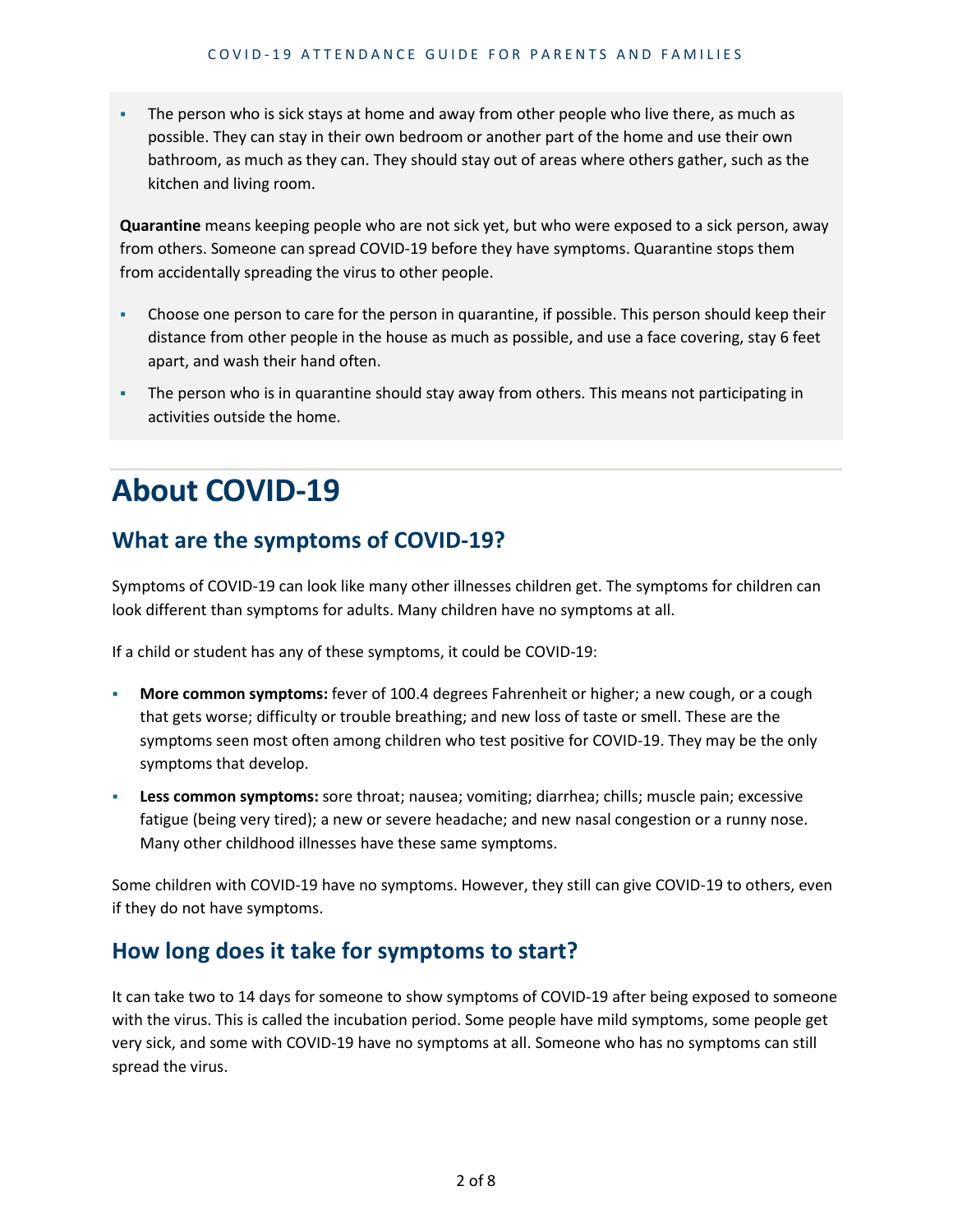**Incubation period:** this is the time it can take to get symptoms after having close contact with someone who has COVID-19. It can take anywhere from two to 14 days to show symptoms.

## **When must my child stay home?**

#### **Your child MUST stay home if they have at least one symptom from this list:**

- Fever of 100.4 degrees Fahrenheit or higher
- **•** Difficulty or trouble breathing
- New cough, or a cough gets worse
- New loss of taste or smell

**Your child MUST stay home if they have at least two symptoms from this list, even if they do not have any symptoms from the first list above:**

- Sore throat
- Nausea
- Vomiting
- Diarrhea
- Muscle pain
- Excessive fatigue (being very tired)
- New or severe headache
- New nasal congestion or runny nose

Chills

If a child must stay home because they have symptoms, the other children living in the house need to stay home from school or child care, too (quarantine). This means they must not take part in activities outside of the home for at least 14 days, unless a COVID-19 test, a doctor, or some other health care provider finds that the child does not have COVID-19.

#### **Your child must stay home if they test positive for COVID-19, but show no symptoms.**

 They must stay at home and stay away from others in the home for 10 days (isolation), counting from the day after they were tested.

#### **Your child must stay home if they have close contact with anyone who tests positive for COVID-19.**

- Children who have close contact with someone with COVID-19 must stay home for at least 14 days (quarantine). They must stay home even if they do not have symptoms of COVID-19. Close contacts may include everyone they live with and people outside of the home, such as grandparents; aunts and uncles; or other children or adults at school, in the neighborhood, at church, at sports or social activities; or at any other place.
- Your child must stay home for 14 days (quarantine), even if they test negative for COVID-19, because they could develop COVID-19 for up to 14 days.

#### **Your child must stay home if someone who lives in their house has symptoms of COVID-19 infection and is being tested.**

Children must stay home until test results are known.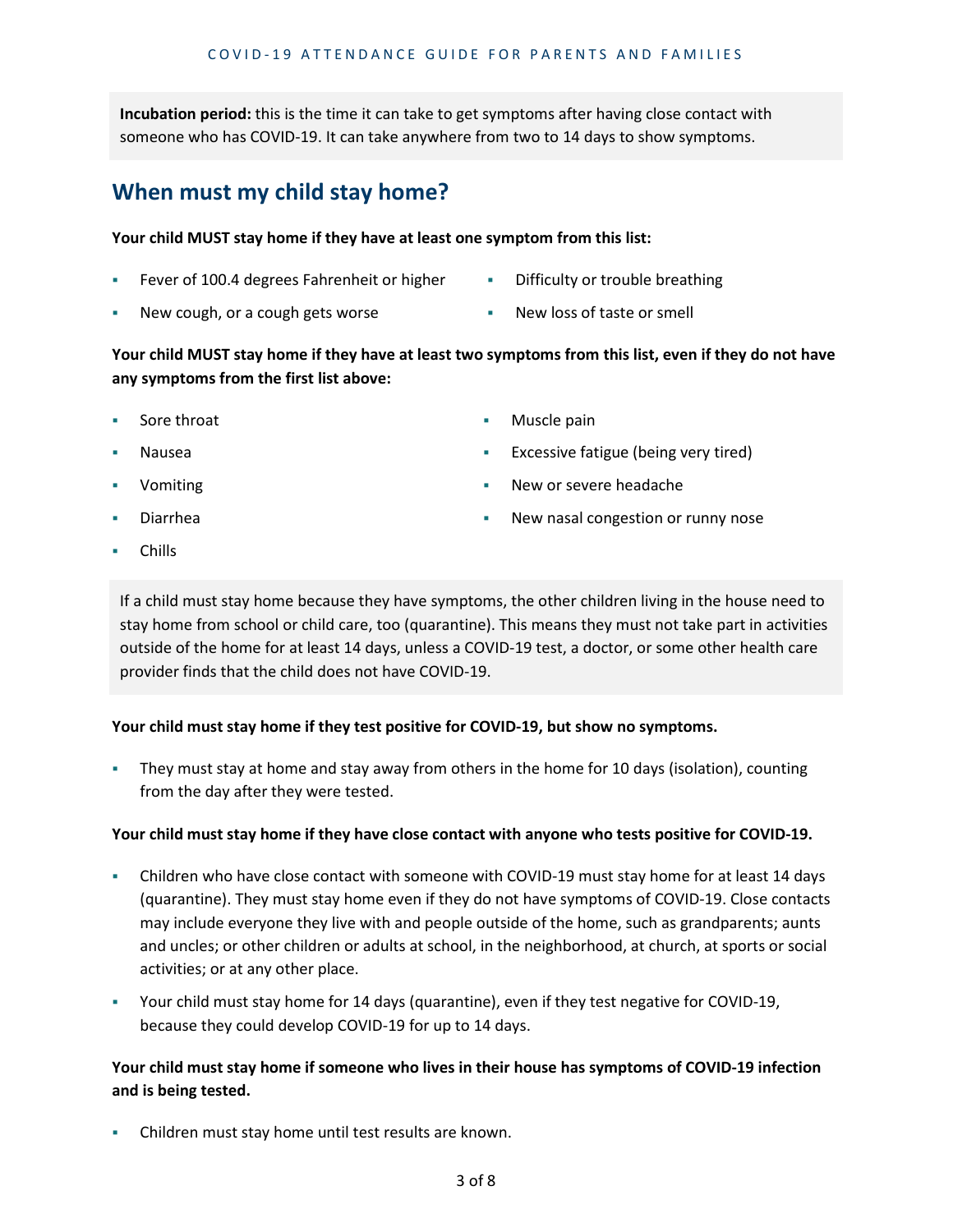- If someone in the household is being tested for COVID-19, but does not have symptoms, children may go to school or child care.
- In either case:
	- If the test result is negative, children can go to school or child care.
	- **EXED 15 If the test result is positive, children must stay home for 14 days (quarantine), counting from the** last day they had close contact with the person who tested positive.

## **How long does my child need to stay home if they have symptoms consistent with COVID-19, tested positive, or if a doctor said they likely have COVID-19?**

If your child has symptoms, they must stay at home and away from others (in isolation) until **ALL THREE** of the following have happened:

- At least 10 days have passed since their symptoms started (even if they start to feel better) **AND**;
- They have not had a fever in the last 24 hours without using any medication to lower fever **AND**;
- Their symptoms have improved.

Siblings and household members are close contacts, so they also need to stay home and quarantine from all activities for at least 14 days. It is possible for them to develop COVID-19 during these 14 days; staying home prevents them from unknowingly spreading the virus in school, child care, or other settings.

## **What if my child tests positive for COVID-19, but does not show symptoms?**

When your child tests positive, but has no symptoms, they must stay at home and away from others in the home (isolation) for 10 days, counting from the day after they were tested.

**Example:** If a child is tested on Monday and gets positive test results on Wednesday, day one starts Tuesday, the day after their test. The child would be able to return to activities the following Friday. During the 10 days at home, your child must stay away from others. Even if the child does not have symptoms, they still can spread the virus.

Everyone else who lives in the house are close contacts. They need to stay home for at least 14 days (quarantine). It is possible for them to develop COVID-19 during these 14 days. Staying home stops them from spreading the virus in school, child care, and other settings without knowing it.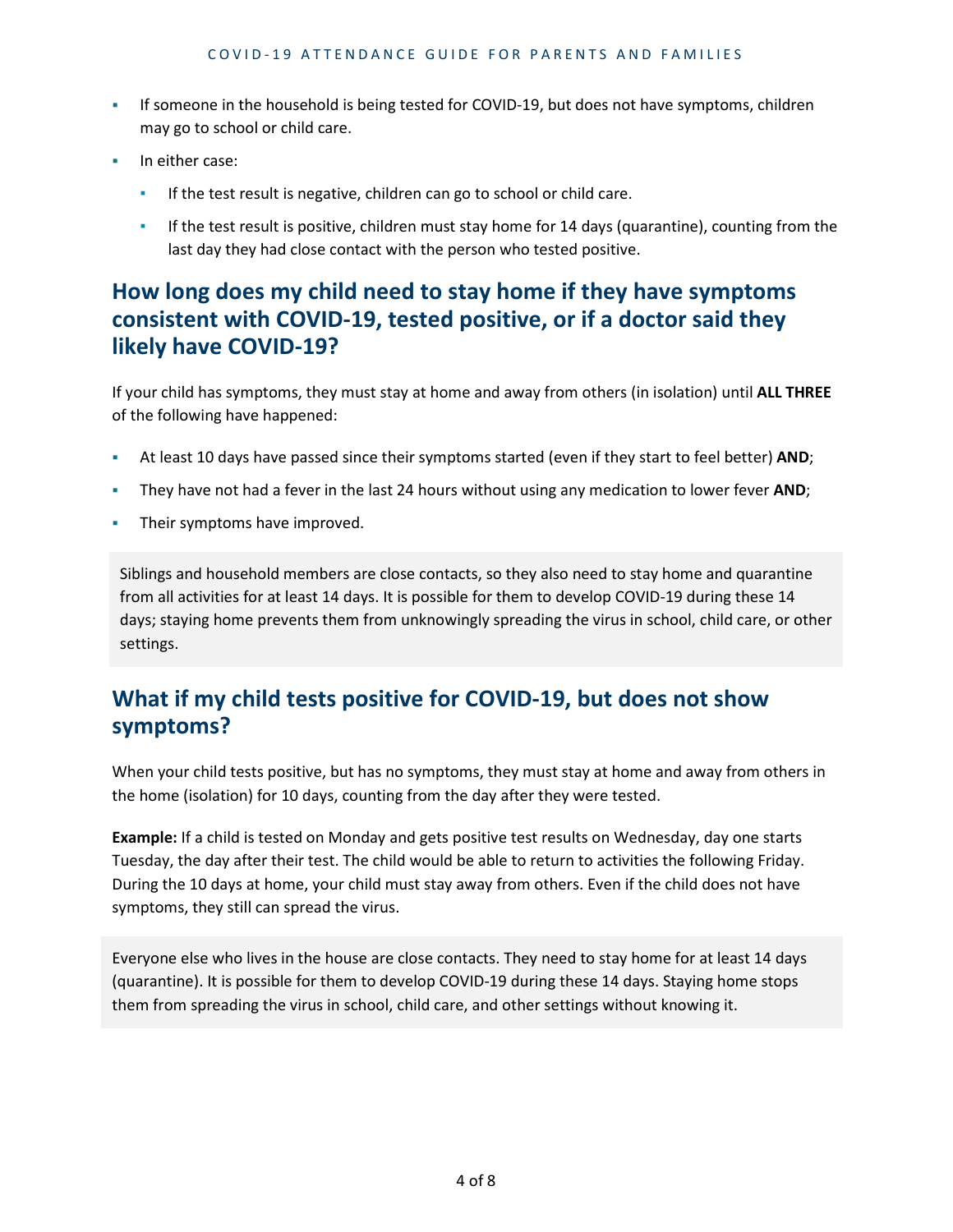#### **What if my child gets sick, but tests negative for COVID-19 and is not a close contact of anyone with COVID-19?**

If your doctor or other health care provider tells you that your child has something other than COVID-19, such as the flu or strep throat, or if your child tests negative for COVID-19, then follow your health care provider's directions about when to return to school or child care.

All children must stay home while they are sick and should not return to school or child care until they feel well. This includes staying home for at least 24 hours after a fever is gone, without using feverreducing medications.

In this situation, brothers, sisters, and other children who live in the house DO NOT need to stay home (quarantine) and can continue going to school or child care.

# **Close contacts**

#### **What if my child has close contact with someone with COVID-19 and does not get sick?**

People who are exposed to COVID-19 as a close contact can get the disease anywhere from two to 14 days after their last contact with the infected person. This is called the incubation period. Your child must stay home 14 days (quarantine) in case they get sick with COVID-19. The 14 days starts from the day of their last contact with the person with COVID-19.

If during the 14 days your child has a COVID-19 test that is negative, they still must stay home for all 14 days. Some people do not get sick until day 12, 13, or 14. Some who are sick may not get symptoms, but they still can spread the disease. Waiting 14 days is the only way to be sure your child is not infected and cannot infect others.

Brothers, sisters, and other children who live in the house who are not close contacts to the COVID-19 case DO NOT need to stay home (quarantine) and can continue going to school or child care.

#### **Should I get my child tested if they are a close contact of someone with COVID-19?**

The Minnesota Department of Health (MDH) recommends that your child get tested if they are a close contact of someone with COVID-19. Parents should talk to their child's doctor or other health care provider to decide whether to test their child.

**Getting tested does not shorten the time that they must stay home.** Your child must stay home for 14 days (quarantine) from the last contact they had with the person who tested positive for COVID-19, even if the child tests negative.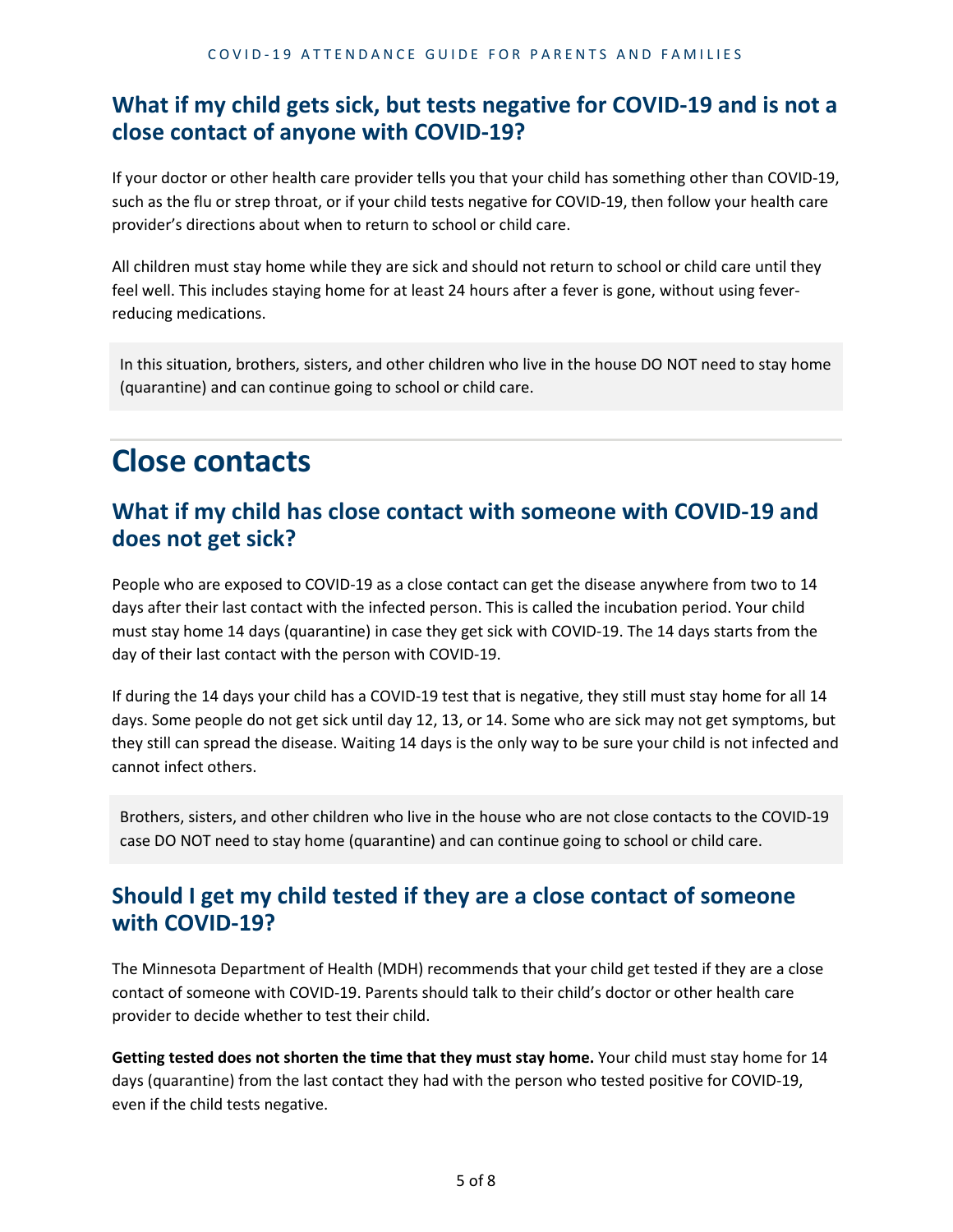If your child gets tested for COVID-19, it is best to wait until at least five to seven days after their last contact with the person who has COVID-19. This is how long it usually takes after being exposed to COVID-19 before someone shows they are infected.

- If the test result is negative, your child still needs stay home for the full 14 days, because they still could get sick.
- If the test result is positive, even without symptoms, they must stay at home and away from others (isolation) until ALL THREE of the following have happened:
	- At least 10 days must have passed since their symptoms started **AND**;
	- They have not had a fever in at least 24 hours without using any medication to lower fever **AND**;
	- **·** They feel better.

If anyone who lives in the house **has symptoms of COVID-19** and is being tested, children should stay home and must not attend school or child care until test results are known. If someone who lives in the house **does not have symptoms** and is being tested for COVID-19, children do not need to stay home and may go to school or child care. In either situation:

- If the test result is negative, children can go back to school or child care.
- If the test result is positive, children must stay home for 14 days (quarantine), counting from the last day they were exposed to the person with COVID-19.

#### **What if my child has close contact with someone with COVID-19 and gets sick, but does not get tested for COVID-19?**

Your child must stay home for 14 days (quarantine) from their last contact with the person who tested positive for COVID-19. They must not do activities outside of the home.

If you decide not to have your child tested and your child gets symptoms of COVID-19 at any point during their 14 days at home, they must continue to stay home and stay away from others in the house (isolation) until all of the following have happened:

- At least 10 days have passed since their symptoms started **AND**;
- They have not had a fever in at least 24 hours without using any medication to lower fever **AND**;
- They feel better.

Everyone who lives in the house must stay home for at least 14 days (quarantine), because they have been exposed to the virus. They still may get sick with the virus for up to 14 days. They must not do activities outside of the house.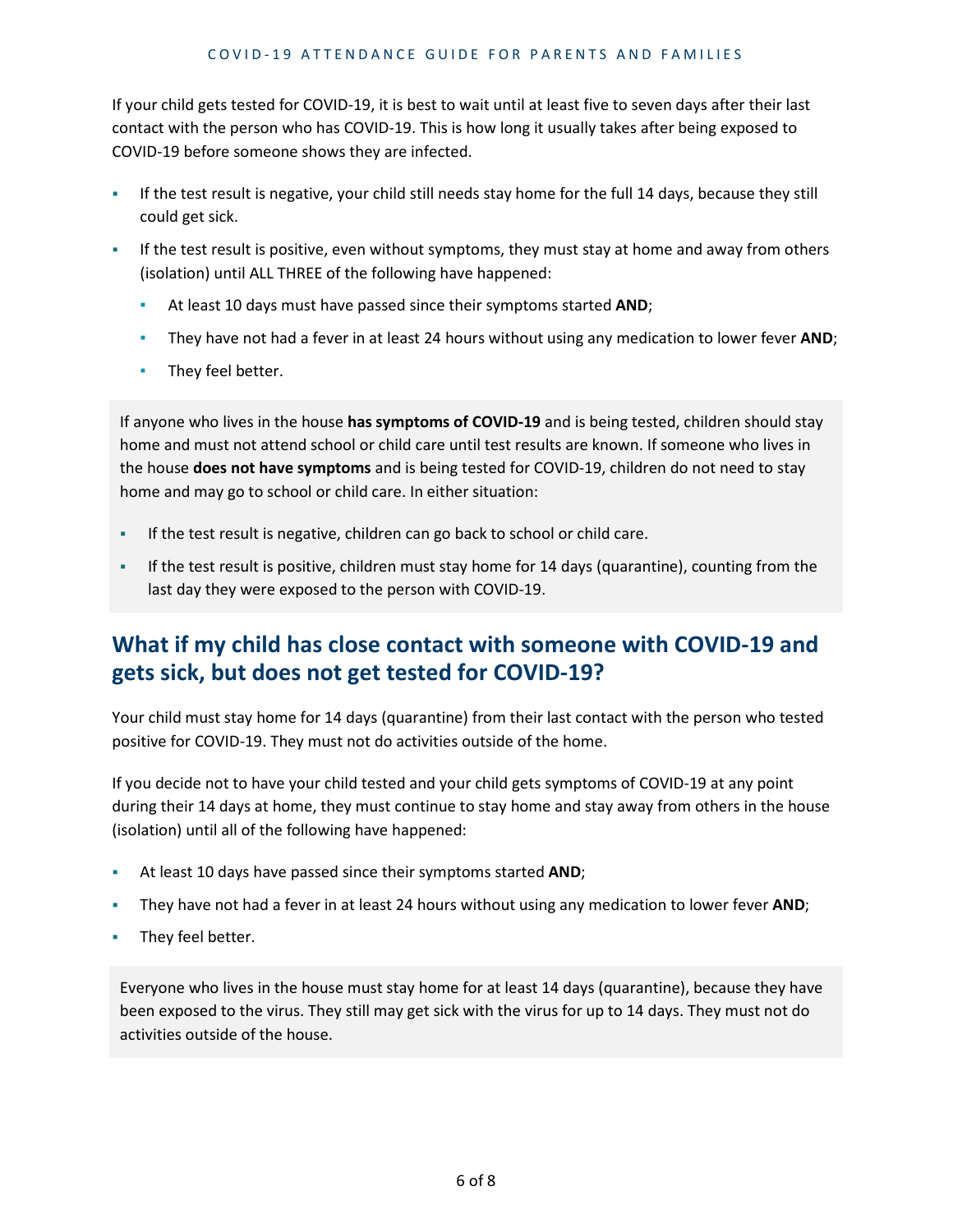Example:

- Day 1: your child is to stay home for 14 days, because they are a close contact. They must stay in the house (quarantine).
- Days 2-5: your child is well and remains at home.
- Day 6: your child gets symptoms of COVID-19.
- Day 7: because your child now has symptoms, they must now stay in the house and they must stay away from other people in the house for 10 days (isolation).
- Day 14: your child still must stay home, because they are sick with COVID-19 symptoms. They must stay away from others in the house.
- Day 17: if your child is free of fever and they feel better, they no longer must stay away from other people in the house.
- Day 18: your child goes back to school or child care.

#### **How do I know if my child was a close contact of someone with COVID-19 at school, child care, or another program?**

Your child's school, child care, or program tells you if your child is a close contact of someone who has COVID-19. MDH works with local public health and tribal health departments and your school and/or school district, child care, or program to learn who has COVID-19 and who their close contacts are.

#### **What if a parent has COVID-19 and is not able to separate themselves from their children?**

Sometimes it is hard for parents to separate themselves from others in the house and take care of children at the same time. If a sick parent has close contact with their children, the children are at risk of getting COVID-19. The children must stay home for at least 10 days, along with their parent.

The parent with COVID-19 may leave the house only after 10 days, and then only after the parent feels better and has no fever for 24 hours without taking medicine that lowers fevers. Their children must then stay home for another 14 days (quarantine), in case they get symptoms of COVID-19. This means children are out of school for 24 days, unless they get sick or test positive for COVID-19. Work with your child's school to arrange distance learning during this time.

# **Tips for talking with children**

#### **How do I talk with my child about staying home from school and COVID-19?**

- Remind them that staying home is another way to protect their friends, teacher, child care provider, and others in their community.
- Stay calm while talking. Take time to listen and talk.